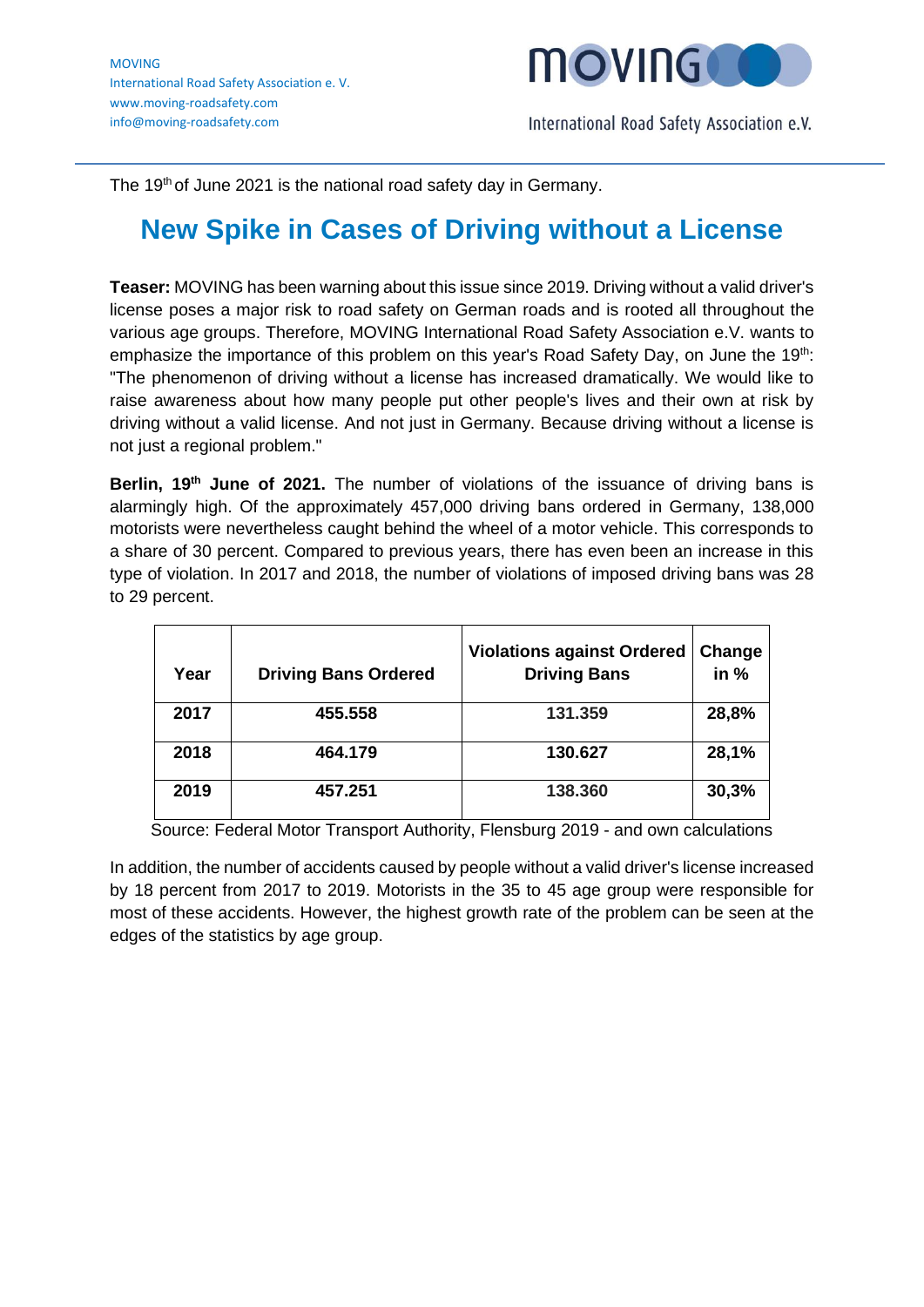MOVING International Road Safety Association e. V. www.moving-roadsafety.com info@moving-roadsafety.com



International Road Safety Association e.V.



Source: © Federal Statistical Office (Destatis), 2021, accident statistics 2019 – and own calculations

The evaluation shows that especially the under 18-year-olds and the drivers over 55 years are statistically more often prone to be driving without a license. The number of 17-year-old drivers without a driver's license caught grew by 72 percent from 2017 to 2019.

Jörg-Michael Satz, President of MOVING says: "Driving without a license is a risk to road safety which cannot be disregarded. In line with the federal government's goal of implementing the "Vision Zero", the issue of driving without a valid license must also be discussed. As part of the national Road Safety Day, MOVING calls for the problem to be placed on the agenda of a dialogue to find appropriate countermeasures."

As the statistics show, the most cases of drivers turned in by the authorities without a valid driving license are registered in the most populous German states: Bavaria (28,000), North Rhine-Westphalia (27,000) and Baden-Württemberg (25,000). However, 2019 in Hamburg, with a growth rate of 26 percent, and Bremen, with an increase of 62 percent in cases of driving without a license compared to 2017, the problem reaches its greatest extent.

| <b>Cases of Driving without a Valid License</b> |        |        |        |                                    |  |  |
|-------------------------------------------------|--------|--------|--------|------------------------------------|--|--|
| <b>Federal State</b>                            | 2017   | 2018   | 2019   | <b>Change from</b><br>2017 to 2019 |  |  |
| <b>Baden-Wurttemberg</b>                        | 20.553 | 20,304 | 25.095 | 22,1%                              |  |  |
| <b>Bavaria</b>                                  | 25.162 | 24.510 | 28.037 | 11,4%                              |  |  |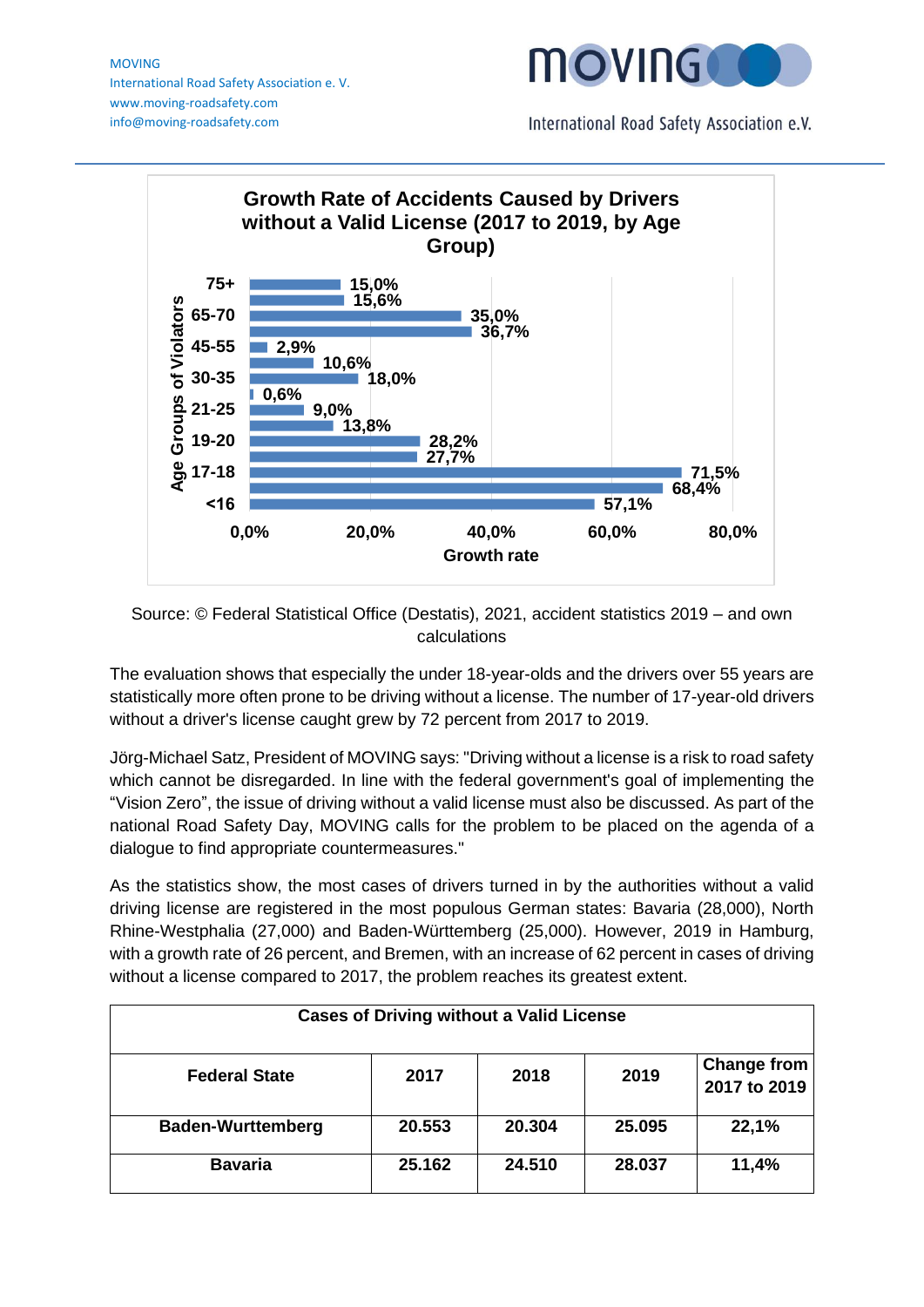MOVING International Road Safety Association e. V. www.moving-roadsafety.com info@moving-roadsafety.com



International Road Safety Association e.V.

| <b>Berlin</b>                                  | 3.851   | 3.859   | 3.982   | 3,4%     |
|------------------------------------------------|---------|---------|---------|----------|
| <b>Brandenburg</b>                             | 3.070   | 3.569   | 3.620   | 17,9%    |
| <b>Bremen</b>                                  | 792     | 934     | 1.279   | 61,5%    |
| Hamburg                                        | 1.687   | 1.619   | 2.118   | 25,5%    |
| <b>Hesse</b>                                   | 7.509   | 7.693   | 7.629   | 1,6%     |
| <b>Mecklenburg Western</b><br><b>Pomerania</b> | 2.762   | 2.211   | 2.145   | $-22,3%$ |
| Lower-Saxony                                   | 14.698  | 14.015  | 12.439  | $-15,4%$ |
| Northrhine-Westfaia                            | 25.003  | 25.409  | 27.451  | 9,8%     |
| <b>Rheinland-Pfalz</b>                         | 7.349   | 8.264   | 7.701   | 4,8%     |
| <b>Saarland</b>                                | 1.770   | 1.489   | 1.807   | 2,1%     |
| <b>Saxony</b>                                  | 6.556   | 7.483   | 5.911   | $-9,8%$  |
| <b>Saxony-Anhalt</b>                           | 4.078   | 3.100   | 3.181   | $-22,0%$ |
| <b>Schleswig Holstein</b>                      | 3.056   | 2.950   | 2.919   | $-4,5%$  |
| Thuringia                                      | 3.463   | 3.218   | 3.046   | $-12,0%$ |
| <b>Total</b>                                   | 131.359 | 130.627 | 138.360 | 5,3%     |

Source: Federal Motor Transport Authority, Flensburg 2019 – and own calculations

Hence, the number of accidents caused by drivers without a license resulting in serious injuries increased by 16 percent from 2017 to 2019. The number of people killed by unlicensed drivers also grew by 10 percent over the same period. Driving without a valid license was shown to be responsible for 3.4 percent of crashes resulting in fatalities in 2019.